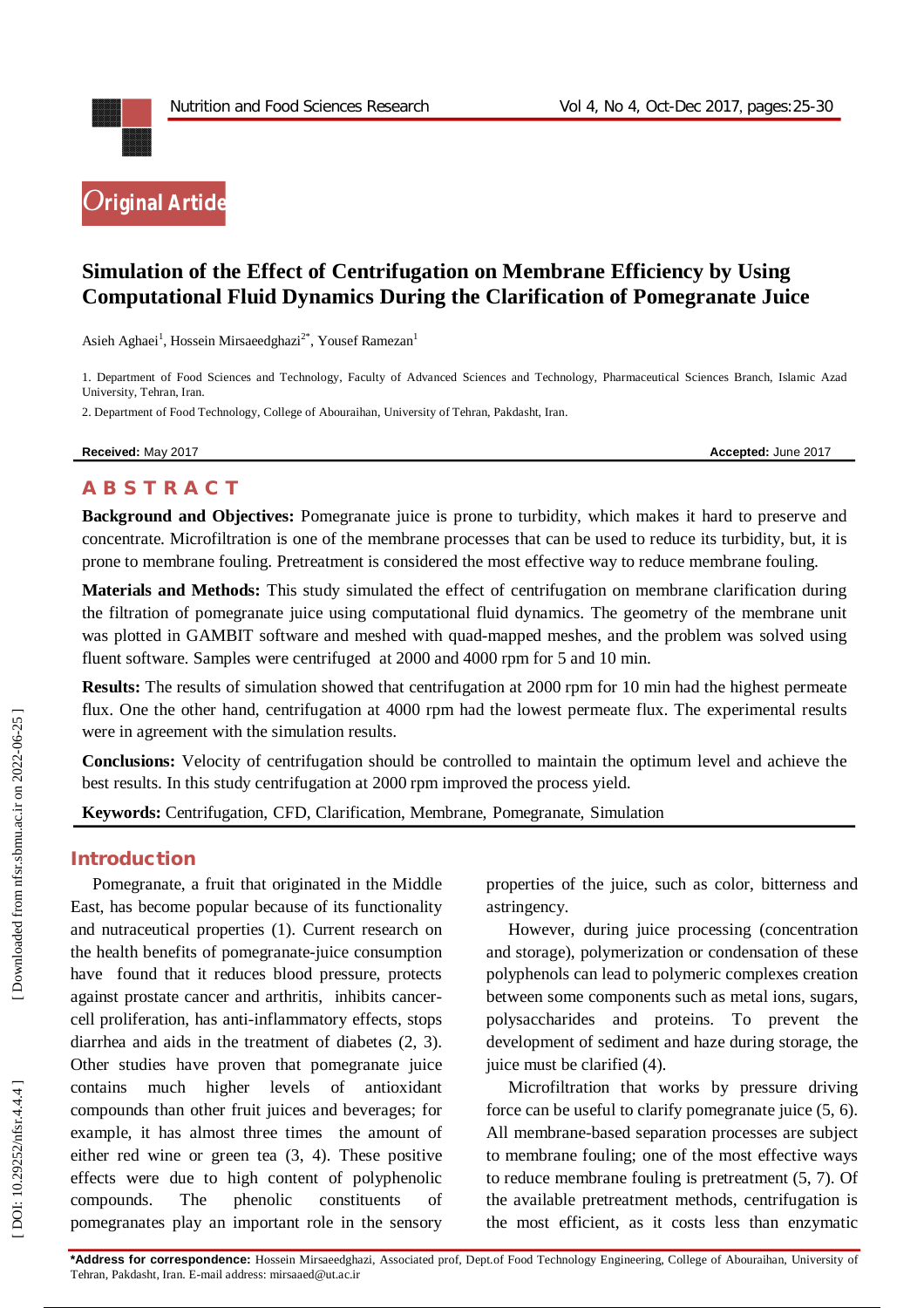processes and does not introduce additives into the juice (8). Computational fluid dynamics (CFD), can be used to develop a model with widespread applicability in membrane technology; however, there have been few attempts to model membrane systems using CFD (9). The main advantage of a CFD analysis is that it offers the ability to predict the permeate flux for complex geometries and to improve the design to attain higher flux. Mirsaeedghazi *et al*. used CFD to predict velocity and pressure patterns in the membrane module during the clarification of pomegranate juice. These results suggest that feed flow must be parallel to the membrane surface at the entrance of the module to reduce the pressure created in vertical patterns, thus reducing the likelihood of damage to the membrane (6). Sharifanfar *et al.* used CFD to simulate the effect of feed -canal height on the efficiency of the membrane clarification of pomegranate juice and found that permeate volume was directly dependent on feed -canal height (10). Rei *et al*. studied the efficacy of various pretreatment processes in comparison to pectinase treatment to determine whether the addition of pectinase could be substituted for juice pretreatment  $(8)$ .

Research has shown that that the cost of pretreatment by centrifugation is approximately four times less than that of enzymatic treatment, based on a steady state of permeate flux (8). Chhaya *et al*. compared the performance of centrifugation versus microfiltration as a primary clarification process for stevia extract, finding that the performance of centrifugation was marginally better (11).

To date no study has used CFD to simulate the effect of centrifugation on the performance of membrane treatment of pomegranate juice. In the current study, the effect of centrifugation on the permeation flux during membrane treatment of pomegranate juice was simulated with CFD.

# **Materials and Methods**

**Geometry setting in GAMBIT:** The study used a flat sheet module 130 mm long and 24 mm wide (Fig. 1). The geometry of module was planned using GAMBIT (version 2.4.6) in a cross -flow pattern. The side walls were meshed (with a space of 0.769) at double -sided form with ratio equal to 1.2 in lower side. The membrane surface and the upper and lower walls were meshed in single -sided form with different ratios and spacing. The meshes had Quad -type elements (Fig. 1). All of these parameters were determined by trial and error, with the goal being to avoid the conflict between the cells. The boundary conditions at A, B and D points (Fig. 1) were velocity inlet, pressure outlet and pressure outlet, respectively. The membrane was assumed to be a porous jump and the wall was selected for all other dimensions. Final pattern was used to solve in FLUENT 6.3.26.



**Fig. 1.** Geometry and a view of mesh structure (A: feed inlet, B: retentate outlet, C: membrane, D: permeate outlet)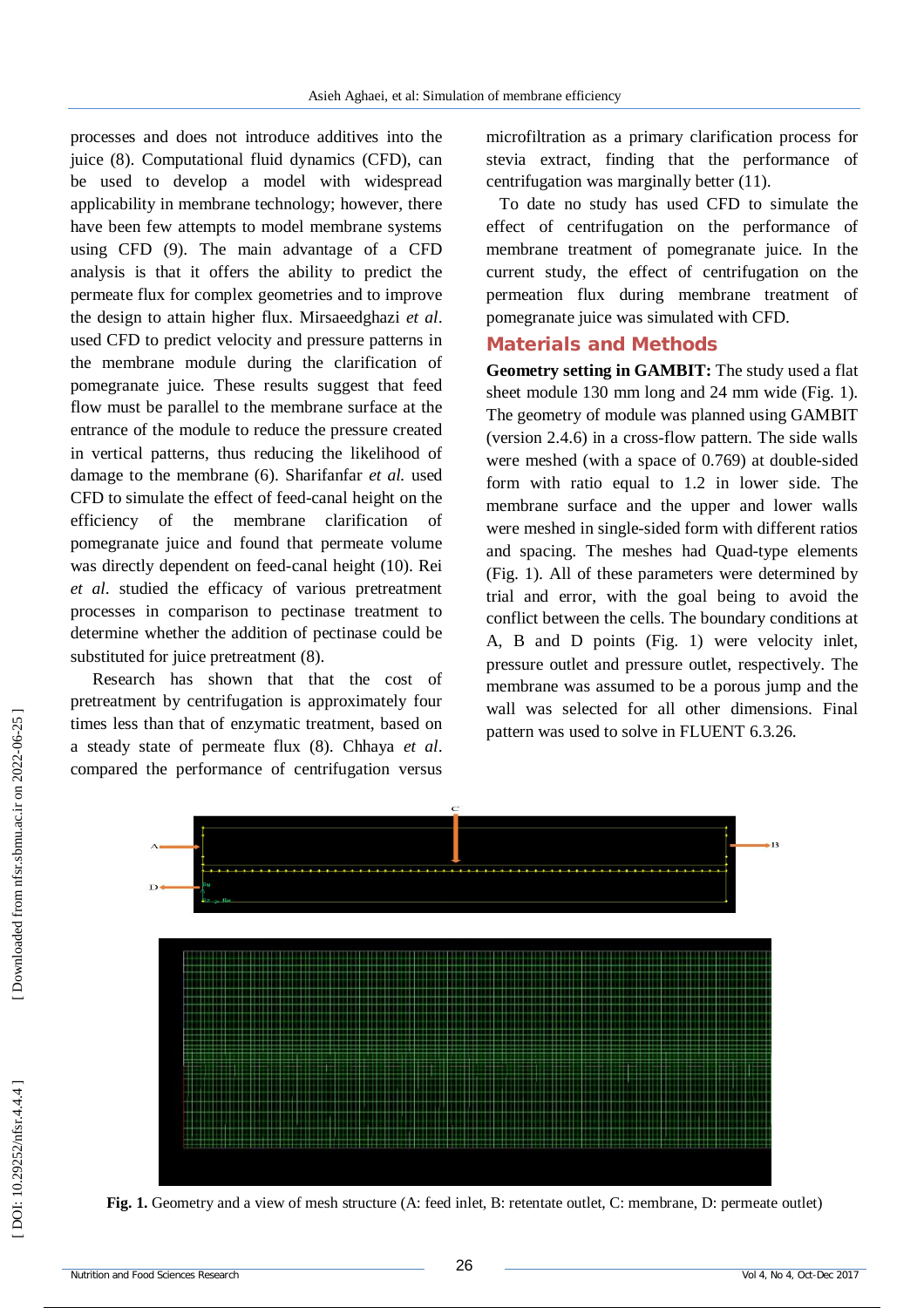Solution method in FLUENT: A two-dimensional double -precision procedure was selected in the FLUENT software. The selected solver was segregated, with an implicit formulation at the steady state. The selected material was pomegranate juice, and the density and viscosity of each sample were adjusted as shown in Table 1. Gauge pressure was selected for the pressure, and gravity force was activated. The pressures of permeate and retentate were considered as 1 and 0.45 bar, respectively. Feed velocity was adjusted at 0.5 m/s. The face permeability of the porous jump was calculated as:

$$
\alpha = \frac{D_p^2}{150} \frac{\varepsilon^2}{(1-\varepsilon)^2} \qquad (1)
$$

Where  $D_p$  and  $\varepsilon$  were the average diameter of the pomegranate juice particles and the membrane void, respectively.

The pressure jump was calculated as:

$$
C_2 = \frac{3.5}{D_p} \frac{(1 - \varepsilon)}{\varepsilon^2} \tag{2}
$$

**Table 1.** Some physical properties of different treatments

| Sample | Centrifuge<br>(rpm) | Time<br>(min) | Density<br>(kg/m2) | Viscosity<br>(kg/ms) |
|--------|---------------------|---------------|--------------------|----------------------|
|        |                     |               | 1093               | 0.0027               |
| 2      | 2000                | 5             | 1085.5             | 0.00206              |
| 3      | 2000                | 10            | 1084               | 0.00208              |
| 4      | 4000                | 5             | 1082               | 0.0024               |
| 5      | 4000                | 10            | 1082.5             | 0.00247              |

**Membrane unit:** The membrane type was mixed cellulose ester (Millipore, USA) with a pore size of  $0.22 \mu m$  and a thickness of 150  $\mu$ m. The membrane surface was coated with gold with a sputter coater (BAL -TEC, SCDOOS, Switzerland) using a physical vapor deposition method and then the photos were taken using scanning electron microscopy (SEM) (Philips, XL30, The Netherlands) to calculate the membrane void. Result showed that there was approximately one pore in each  $1 \mu m^2$  of membrane surface.

Eq. (3) was used to calculate the permeate flux (J.  $kg/m<sup>2</sup>.s$ ).

$$
J_p = \frac{\Delta m}{A \times t} \tag{3}
$$

Where A, m, and t are the membrane surface  $(m^2)$ , weight of permeate (kg) and time (s), respectively.

**Evaluation of mean particle size:** Mean particle size was measured using a particle -size analyzer (Malvern, model Hydro 2000 S, Worcestershire, England); results were analyzed using Mastersizer 2000 software.

**Juice extraction:** Pomegranates (variety Malase Saveh) were obtained from a local market (Saveh, Iran), washed, and their leathery skins were removed. The sacs were manually pressed and the juice was obtained, and large particles were removed using a mesh filter. Centrifugation of pomegranate juice samples was carried out in a HERMLE Z 300 K centrifuge. Samples were centrifuged for 5 and 10 min at 2000 and 4000 rpm. The supernatant was used for further procedures and analyses.

#### **Results**

Evaluation of pressure counters showed that in all tests the pressure values at the beginning and end of the upper canal were greater than the value in the center. In contrast, the pressure decreased suddenly in the lower canal (Fig. 2). The pressure also decreased on the surface of the membrane due to membrane permeability. Results showed that the greatest pressure drop was observed in the canal after centrifugation at 2000 rpm for 10 min; these parameters also gave the greatest pressure in the lower canal. The smallest pressure drop in the upper canal and the lowest pressure in the lower canal were observed when no centrifugation process was performed.

Evaluation of the velocity contours in the flat sheet module showed that the velocity in the input section of the feed canal was much greater than its value in the output section (Fig. 3); however, feed velocity was increased on the surface of membrane. On the other hand, the velocity of permeate after feed centrifugation at 2000rpm for 10 min was much greater than the other parameters. The velocity magnitude at the exit was greatest at the bottom of the permeate outlet valve. The velocity significantly fell at the center of the exit valve, and it slightly increased at the top of the channel (Fig. 4).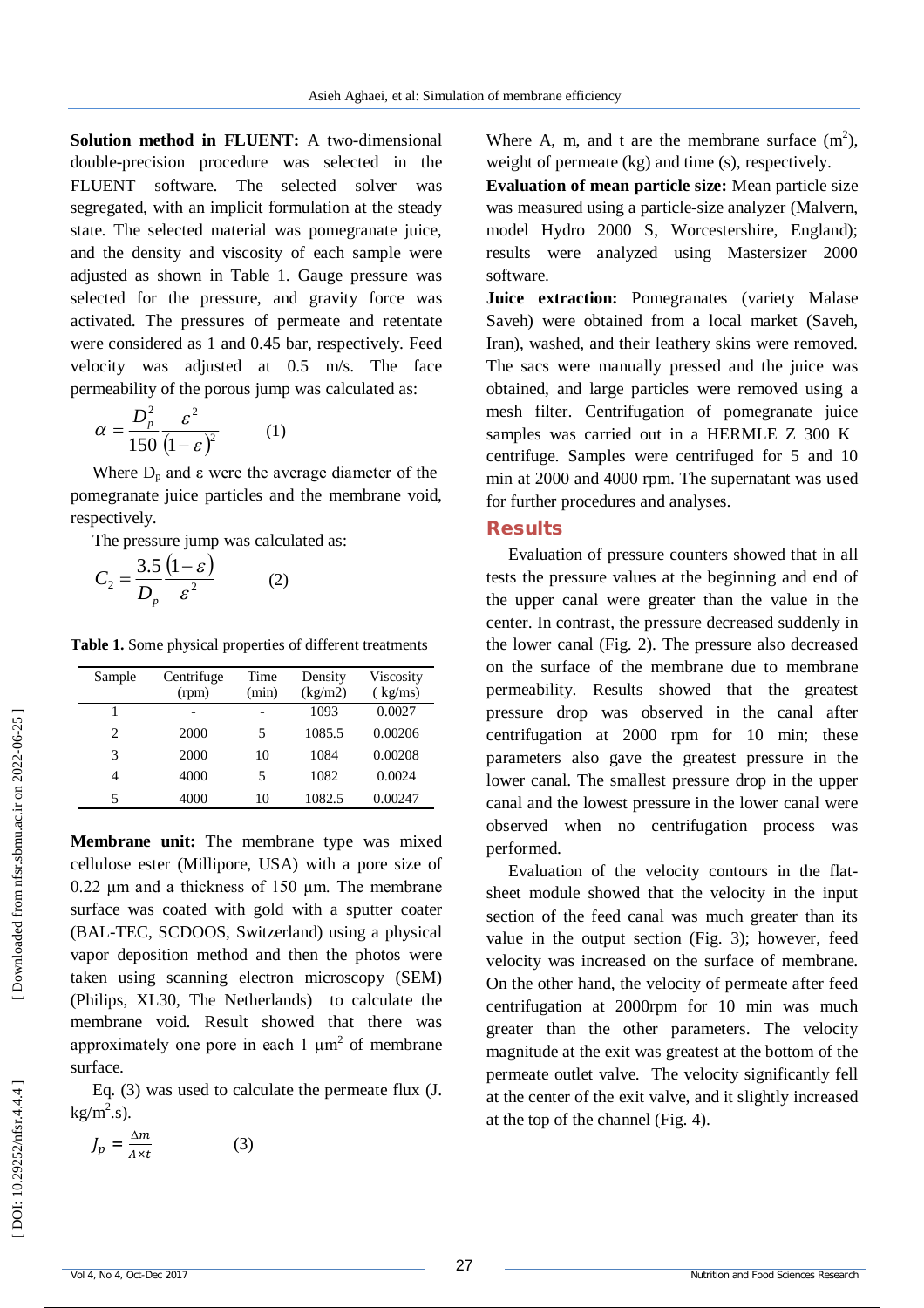

**Fig. 2.** The contours of pressure in flat sheet membrane module (a: 4000 rpm, 10 min; b: 4000 rpm, 5 min; c: 2000 rpm, 10 min; d: 2000 rpm 5 min; e: untreated juice)



**Fig. 3.** The velocity pattern in the membrane module (a: 4000 rpm, 10 min; b: 4000 rpm, 5 min; c: 2000 rpm, 10 min; d: 2000 rpm 5 min; e: untreated juice)



**Fig. 4.** Vector of velocity at the outlet of permeate in the flat sheet module (a: 2000rpm, 5min; b: 2000rpm, 10 min; c: 4000rpm, 5 min; d: 4000rpm, 10 min; e: untreated juice)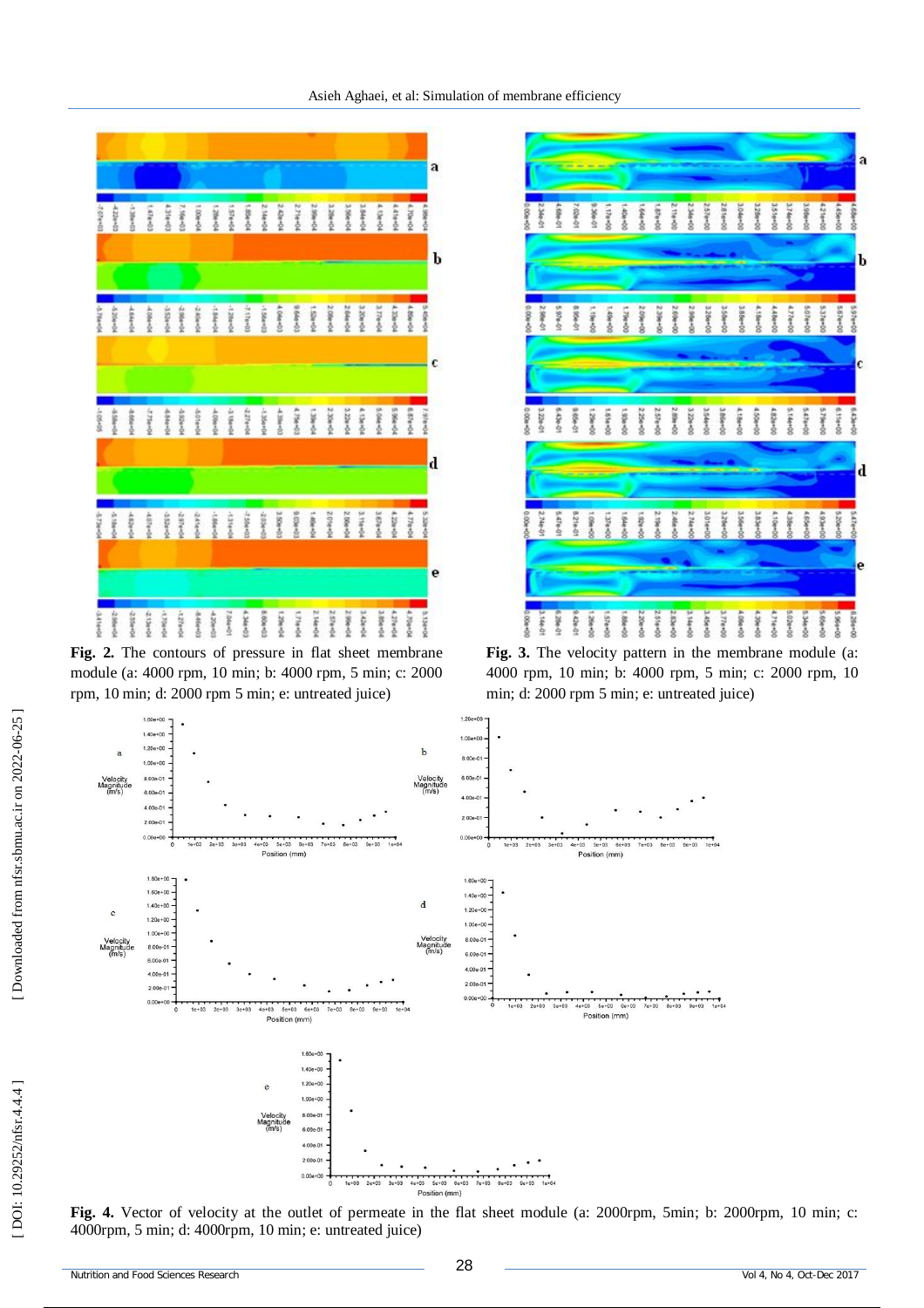Pomegranate juice was centrifuged at 2000 and 4000 rpm for 5 and 10 min, then clarified with the membrane unit to verify the results that had been obtained using CFD. Results showed that permeate flux for juice that was centrifuged at 2000 rpm for 10 min was higher than for the other samples throughout the process. Pomegranate juice that was centrifuged at 4000 rpm for 10 min and untreated pomegranate juice had almost the same behavior; both had the lowest amount of the permeate flux (Fig. 5). These experimental results were in agreement with the results obtained from the simulation.



**Fig. 5.** The permeate flux during different conditions of membrane clarification

#### **Discussion**

Increasing the pressure at the beginning and end of the upper canal was due to the effects of the pump and exit valve, respectively. Also, sudden reduction of the pressure in lower canal was due to the barrier effect of the membrane between the upper and lower canals.

Bigger velocity in the input of feed canal comparing output section was probably due to separation of part of the feed as permeate over the membrane surface. Increasing the feed velocity on the surface of membrane was due to the existence of pressure toward membrane surface and the barrier effect of the membrane against the feed -flow direction. The velocity magnitude at the exit was due to the direction of the fluid stream, which was toward the left side of the channel after passing through the membrane, and the effect of gravity, which would cause the accumulation of mass permeate at the bottom of the channel. According to previous findings, the mean value for velocity in the exit valve was at its maximum after feed centrifugation at 2000

rpm for 10 min. This indicates the greatest penetration of feed through the membrane.

Evaluation of pressure counters showed that the results were according to the findings of some other researchers. Mirsaeedghazi *et al*. resulted that feed pressure over the membrane surface in entrance of membrane module was much higher than other sections leading to membrane rupturing  $(6)$ . Sharifanfar *et al*. studied the effect of feed canal height on the efficiency of membrane clarification of pomegranate juice. They found similar results on the velocity change profile in the feed canal. On the other hand, our results showed that increasing the centrifugation velocity did not improve the process performance (10). Domingues *et al*. found similar results in the clarification of passion fruits juice with centrifugation and enzymatic pretreatments (12).

#### **Conclusion**

Centrifugation improved the permeate flux in the membrane clarification of pomegranate juice due to reduction of the large particles including cellulose, pectin and phenolic compounds. Reduction of large particles minimizes fouling, improving membrane efficiency. However, centrifugation as a pretreatment method has different effects on the efficiency of membrane clarification of pomegranate juice depending on its time and velocity. Simulation of the effect of centrifugation on the efficiency of membrane clarification of pomegranate juice showed that this pretreatment at 2000 rpm improved the process yield; however, increasing the centrifugation velocity to 4000 rpm had the reverse effect. Hence, centrifugation of pomegranate juice before membrane clarification has both positive and negative effects on process performance, and its velocity should be controlled to stay at the optimum level.

#### **Financial disclosure**

The authors declared no financial interest.

### **Funding/Support**

There is no funding.

#### **References**

- 1. Suzanne D, Johanningsmeier G, Harris K, Pomegranate as a functional food and nutraceutical source. J Food Sci Technol 2011; 2: 181 -201.
- 2. Bagci PO. Effective clarification of pomegranate juice: A comparative study of pretreatment methods and their influence on ultrafiltration flux. Int J Food Eng 2014; 141: 58 –64.